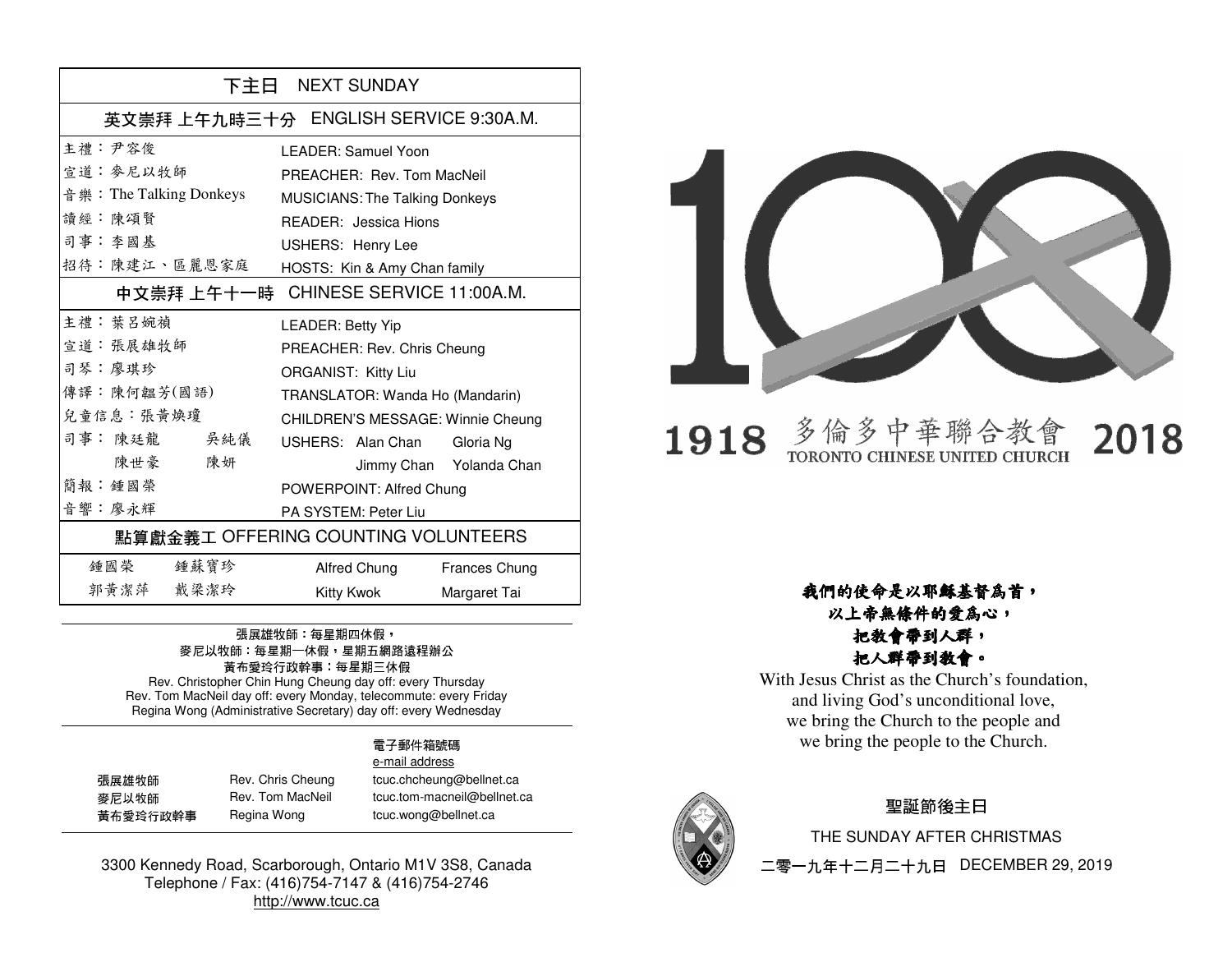#### ENGLISH WORSHIP ALL-AGE SERVICE 9:30AM

#### GATHERING AND PRAISE

#### GATHERING MUSIC

INVITATION TO WORSHIP David Sparks, Prayers to Share: Year A, 28. O God, You give us hope beyond imagining, hope, through the gift of Jesus, long hopes for by the prophets.O God, You give us peace beyond imagining, peace, through the gift of Jesus, whose way was to reconcile and bring calm.O God, You give us joy beyond happiness and celebration, joy, through the gift of Jesus, whose joy was known by those released from fear and from despair.O God, You give us love beyond the deepest emotion,love, through the gift of Jesus, whose love of humankind took Him to a cross.

#### LIGHTING THE CHRIST CANDLE

PASSING OF THE PEACE We greet one another in Jesus' name saying, "the Peace of God be with you".

OFFERTORY MUSIC Offering of our life and work is received during the music.

OFFERTORY PRAYER David Sparks, Prayers to Share: Year A, 29.

We offer our gits,

remembering the gift of love we have received in Jesus Christ.

Gifts to bring a sense of wonder, to those whose vision is limited; gifts to bring peace to those who are in conflict; gifts to being love to those who feel unloved. Bless these our gifts, O God, bless the spirit of our giving, and bless those in whom these gifts will come alive. Amen.

#### LISTENING TO THE WORD

Genesis 1:1-5, 14-18 VU #55 "In the Bleak Midwinter"

Isaiah 9:2, 6-7 VU 74 "What Child is This?" Micah 5:2-5a VU 64 "O Little Town of Bethlehem"

Luke 1:26-35, 38 VU 48 "Hark! The Herald Angels Sing"

Matthew 1:18-25 VU 67 "Silent Night"

Luke 2:8-20 VU 38 "Angels We Have Heard on High"

Matthew 2:1-11 VU 91 "The First Nowell"

John 1:1-14 VU 59 "Joy to the World"

#### SENT TO LIVE THE WORD

PRAYERS FOR THE COMMUNITY & LORD'S PRAYER

ANNOUNCEMENTS (see also pp. 6-8)

COMMISSIONING & BLESSING David Sparks, Prayers to Share: Year A, 29. Light shines in the darkness; a light to all peoples.This light is the light of truth; the truth that enlightens us.The Word became flesh, and graciously lives with us. Glory to God! Glory to God! Amen.

**AMFN** After the sung "Amen" we take a few moments of quiet

| We thank everyone who shared their ministries in worship today |                                                                        |  |
|----------------------------------------------------------------|------------------------------------------------------------------------|--|
| LEADER:                                                        | Joanne Lam                                                             |  |
| PREACHER:                                                      | Rev'd Tom MacNeil                                                      |  |
| <b>MUSICIANS:</b>                                              | The Talking Donkeys                                                    |  |
| READER:                                                        | Matthew Lum                                                            |  |
| USHER:                                                         | Henry Lee                                                              |  |
| HOSTS:                                                         | Albert & Esther Au family                                              |  |
|                                                                | AV/SANCTUARY: Matthew Lum/Ming Yoon, Kin Chan, Simon Fung/Chauncey Hui |  |
|                                                                | POWERPOINT PREPARATION: Esther Au                                      |  |
|                                                                |                                                                        |  |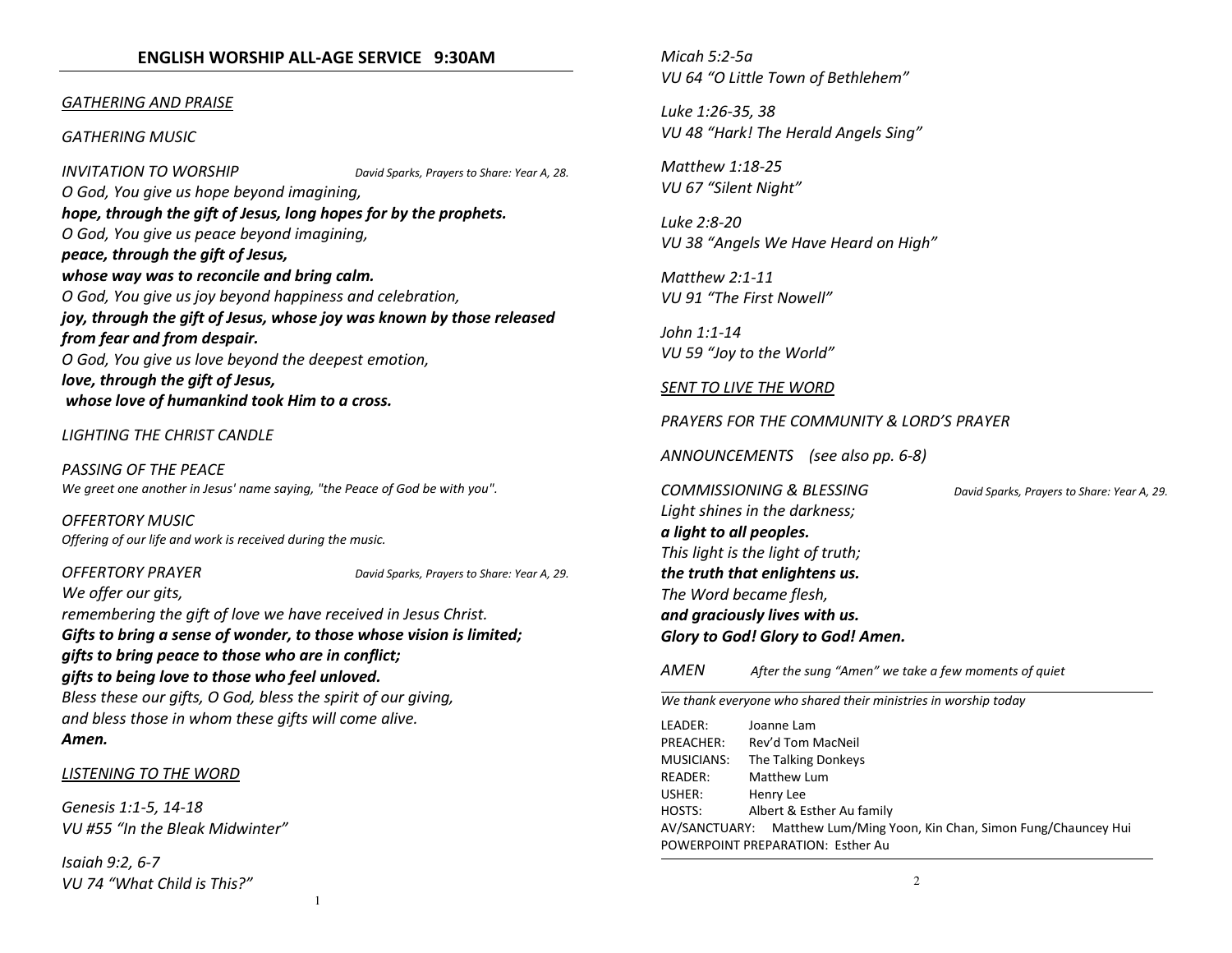# 上午十一時中文崇拜程序 CHINESE WORSHIP SERVICE ─────────────────────────────────────────────────────────────────────────────

|                           |                                                                                       | 詩篇1        |
|---------------------------|---------------------------------------------------------------------------------------|------------|
| 主禮:張健忠                    | Leader: Jones Cheung                                                                  |            |
| 宣道:張展雄牧師                  | Preacher: Rev. Chris Cheung                                                           | 讀經         |
| 司琴:黄布愛玲                   | Organist: Regina Wong                                                                 | 馬太礼        |
| 傳譯:張修斌(國語)                | Translator: Bin Zhang (Mandarin)                                                      |            |
| 司事:陳世豪<br>陳妍              | Ushers: Jimmy Chan<br>Yolanda Chan                                                    | 唱詩         |
| 陳鎮楣<br>陳鎮璣                | May Chan<br>Kay Chan                                                                  | 「嬰孔        |
| 簡報:譚穎嫺<br>戴梁潔玲            | Power Point: Wing Haan Tam Margaret Tai                                               | 官道         |
| 音響:廖永輝                    | PA System: Peter Liu                                                                  |            |
|                           |                                                                                       | 「新約        |
| 電琴序樂                      | <b>ORGAN PRELUDE</b>                                                                  | 榮耀         |
| 唱詩第133首                   | OPENING HYMN #133                                                                     | (歌詞        |
| 「古人喜樂歌」                   | "As with Gladness Men of Old"                                                         | 會務         |
| 宣召                        | <b>CALL TO WORSHIP</b>                                                                |            |
|                           |                                                                                       | 奉獻         |
| 著往(第625首)                 | INTROIT (#625)                                                                        | (歡迎        |
| 同唱「主在聖殿中」                 | "The Lord Is in His Holy Temple"                                                      | 也供】        |
| 牧師領禱                      | PASTORAL PRAYER BY MINISTER                                                           | 獻禮         |
| 主禱文(第649首)                | THE LORD'S PRAYER (#649)                                                              | 「萬4        |
| 同唱「我們在天上的父」               | "Our Father "                                                                         | 祝福         |
| 詩班歌頌                      | <b>CHOIR ANTHEM</b>                                                                   | ミー         |
| 「有一嬰孩為我們而生」               | "Unto Us Is Born a Son"<br>(arr by David Willcocks)                                   | (歌詞        |
| 指揮:葉賜光                    | Conductor: Kenneth Yip                                                                | 唱詩         |
| 伴奏 黃布愛玲                   | Accompanist: Regina Wong                                                              | 「傳         |
| 問安                        | PASSING OF THE PEACE                                                                  | 電琴         |
| 兒童信息                      | <b>CHILDREN'S MESSAGE</b>                                                             |            |
|                           |                                                                                       | 後座         |
| 由張展雄牧師主講<br>信息後兒童往樓下參加主日學 | Children are dismissed to Sunday School after<br>the message led by Rev. Chris Cheung | Sim<br>hea |
|                           |                                                                                       |            |

| 啟應文                             | <b>RESPONSIVE READING</b>                                                                                              |
|---------------------------------|------------------------------------------------------------------------------------------------------------------------|
| 詩篇148:1-14 (舊約第766頁)            | Psalm 148: 1-14 (NEB p. 743)                                                                                           |
| 請經                              | SCRIPTURE READING                                                                                                      |
| 馬太福音2:13-23 (新約第2頁)             | Matthew 2: 13-23 (NEB p. 4)                                                                                            |
| 唱詩第123首                         | <b>HYMN #123</b>                                                                                                       |
| 「嬰孩是誰歌」                         | "What Child Is This"                                                                                                   |
| 宣道                              | <b>SERMON</b>                                                                                                          |
| 「新約出埃及記」                        | "The New Testament Exodus"                                                                                             |
| 榮耀頌                             | GLORIA PATRI                                                                                                           |
| (歌詞在聖詩封底內頁)                     | (Hymn book inside back cover)                                                                                          |
| 會務報告                            | <b>PARISH CONCERNS</b>                                                                                                 |
|                                 |                                                                                                                        |
| 奉獻                              | <b>THE OFFERING</b>                                                                                                    |
| (歡迎同道使用插在長椅內的捐封,<br>也供忘記攜帶捐封者。) | (Donation envelopes are available in the pews for<br>Visitors or those who forgot to bring their own<br>assigned one.) |
| 獻禮文(第644首)                      | <b>OFFERTORY PRAYER (#644)</b>                                                                                         |
| 「萬物都是從主而來」                      | "All Things Come of Thee"                                                                                              |
| 祝福                              | <b>BENEDICTION</b>                                                                                                     |
| 三一頌                             | <b>DOXOLOGY</b>                                                                                                        |
| (歌詞在聖詩封底內頁)                     | (Hymn book inside back cover)                                                                                          |
| 唱詩第104首                         | RECESSIONAL HYMN #104                                                                                                  |
| 「傳揚佳音歌」                         | "Go, Tell It on the Mountain"                                                                                          |

 後座有即時傳譯設備,譯為國語(撥M字)。如需聽筒或簡體字聖經請向司事長索取。 Simultaneous translation into Mandarin (switch to M) is available. Please obtain headphones or Simplified Chinese Character Bible from the Chief Usher.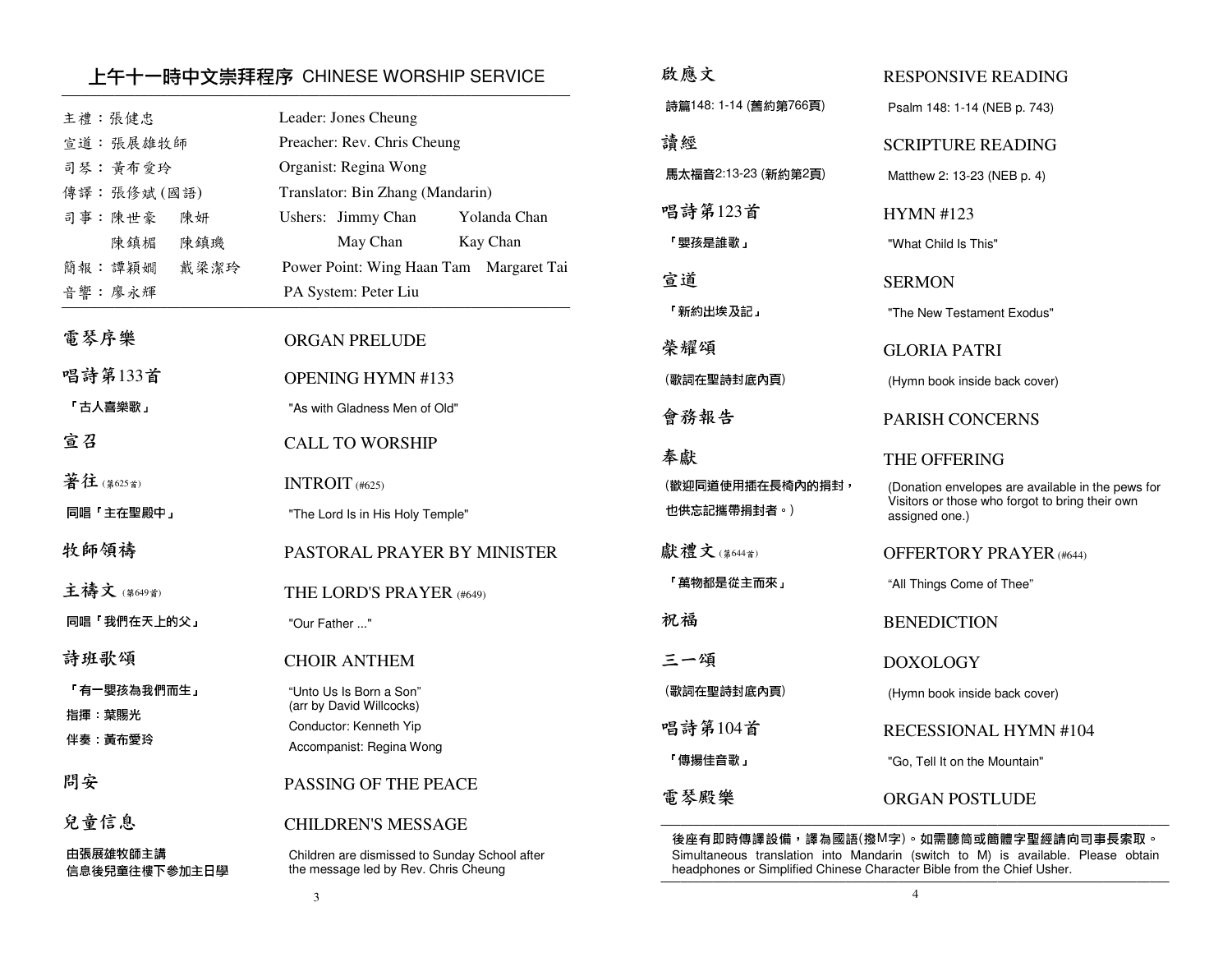# 本主日獻花 DONATIONS FOR SUNDAY FLOWERS:

Ping Yee

區梁佩賢記念父母親、姻親、長輩及親友

# 本主日獻刊 DONATIONS FOR SUNDAY BULLETIN:

何荇芳

區梁佩賢記念父母親、姻親、長輩及親友

# **歡<u>迎 WELCOME</u>:**<br>❖ 英文崇拜後在懷熙□

- 英文崇拜後在懷熙中心有茶聚,歡迎各位參加。❖ After the 9:30am service, please join us for fellowship and refreshments in the T.H. Chan Memorial Hall.
- ◆ 弟兄姊妹如有個人或對教會關懷事項,張展雄牧師和麥尼以牧師歡迎  $\cdot$ 你們於他辦公時間到教會面談,請先用電話預約。若有代禱的需要, 請將代禱事項發送電郵或致電聯絡他(見週刊背頁)。

 If you have personal concerns or concerns about the church, Rev. Cheung and Rev. MacNeil welcome you to visit during office hours for private conversation. Please call in advance to set up date and time. Also, if you need prayer, please email them the prayer item or contact by phone (contact information on the back of the bulletin).

# <u>代禱事項 PRAYER CONCERNS</u>:<br>1 我們为桑各哥聯合**物合 坎**蒂貝略

1. 我們為桑希爾聯合教會、格萊貝路聯合教會、莊園路聯合教會的信仰社區祈禱。願上帝繼續保佑他們各項事工。

 We pray for the communities of faith at Sandhill United Church, Glebe Road United Church, Manor Road United Church. May God continue to bless their ministries.

| 本週聚會與活動 ACTIVITIES THIS WEEK |                                              |  |
|------------------------------|----------------------------------------------|--|
| 今日下午12:15                    | 英文崇拜歌頌小組在正堂練習                                |  |
| Today 12:15pm                | Talking Donkeys' rehearsal in the Sanctuary. |  |
| 今日下午1:30                     | 教會詩班在正堂練習                                    |  |
| Today 1:30pm                 | Church Choir rehearsal in the Sanctuary.     |  |
| 星期三晚上8:00                    | 羽毛球活動在運動場進行                                  |  |
| Wednesday 8:00pm             | Badminton in the gym.                        |  |

# 會務消息 **CHURCH NEWS**:

### 1.. 聖餐主日 Communion Sunday<br>- 下士曰具取祭士曰,請弟兄就桂

下主日是聖餐主日,請弟兄姊妹預備心靈領受餅及杯, 並攜帶各種不易腐爛的食物捐給本市食物銀行,藉此實 現邀請貧窮的人與我們一同在聖桌前分享上帝的恩賜。 Next Sunday is Holy Communion Service, please prepare yourself to receive the Bread and Wine. You are invited to bring a nonperishable food item for contribution to our local food bank. With this small gesture we hope to remind ourselves that it is especially the poor and vulnerable who are invited to be fed at the table of the Lord and our sharing is one way of making that a reality.

#### 2.. 地庫走廊地板更新 Basement Hallway Floor Tiles<br>Renlacement Replacement

堂會鑑於地庫走廊的膠地板多處破裂,容易發生意外, 需要更新。在十二月八日會議中議決接納Evergreen Construction公司的招標,費用共\$16,035加稅。工程由十二月二十七日至二十九日進行。不便之處,敬請見諒。 Parts of the floor covering in the basement have been badly damaged over time and may cause danger to people walking on it. At the Church Board Meeting on December 8, 2019, it was decided to replace the hallway floor tiles. The tender from Evergreen Construction at a cost of \$16,035 plus tax was chosen. The work is scheduled to be carried out from December  $27<sup>th</sup>$  to  $29<sup>th</sup>$ , 2019. Any inconvenience caused during this period is very much regretted.

### 3.聖誕及新年假期 Christmas & New Year Holidays

堂會議決教會同工於12月31日及2020年1月1日休假。期間弟兄姊妹如有需要關懷或幫助,請致電聯絡他/她 們,電話號碼印在週刊底頁。

 The Church Board decided that our ministers and administrative secretary will be off on December  $31<sup>st</sup>$ , 2019 and January 1, 2020. If congregation members require pastoral care or would like to get any help, please call them. Their contact phone numbers are listed on the back page of the Sunday bulletin.